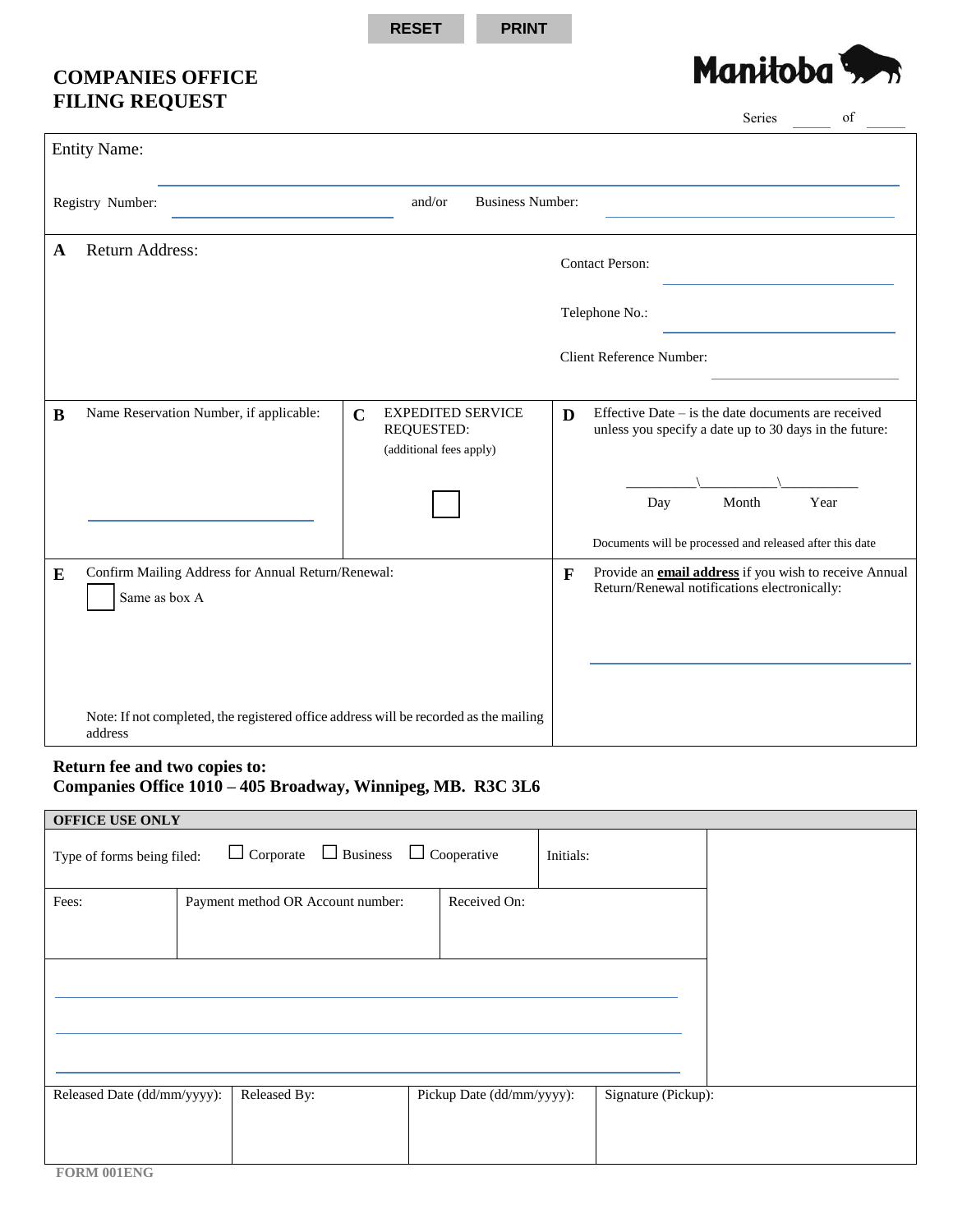**Français RESET PRINT** 

## The Business Names Registration Act **REGISTRATION OF A LIMITED PARTNERSHIP**



| I LEASE I NIM ON THE                                                                                                                                                    |                                                              |  |  |  |  |
|-------------------------------------------------------------------------------------------------------------------------------------------------------------------------|--------------------------------------------------------------|--|--|--|--|
| Name of limited partnership<br>1)                                                                                                                                       |                                                              |  |  |  |  |
| Name and address (include postal code) to which duplicate should be returned<br>2)                                                                                      |                                                              |  |  |  |  |
|                                                                                                                                                                         |                                                              |  |  |  |  |
| Complete one of the following:<br>3)                                                                                                                                    |                                                              |  |  |  |  |
| The registration is for a Manitoba Limited Partnership. Schedule A is attached with the names and addresses of the<br>Limited Partners and their capital contributions. |                                                              |  |  |  |  |
| The registration is for an extra-provincial Limited Partnership. The partnership has the status of a Limited Partnership<br>under the laws of:                          |                                                              |  |  |  |  |
|                                                                                                                                                                         |                                                              |  |  |  |  |
|                                                                                                                                                                         | (Insert Home Jurisdiction and complete sections 4a and 4b) / |  |  |  |  |
| 4a) Home Jurisdiction Registry Number                                                                                                                                   | 4b) Home Jurisdiction Registration Date                      |  |  |  |  |
|                                                                                                                                                                         |                                                              |  |  |  |  |
|                                                                                                                                                                         |                                                              |  |  |  |  |
|                                                                                                                                                                         |                                                              |  |  |  |  |
| The date of start of business (cannot be more than 30 days in future)<br>5)                                                                                             |                                                              |  |  |  |  |
|                                                                                                                                                                         |                                                              |  |  |  |  |
|                                                                                                                                                                         |                                                              |  |  |  |  |
| The place of business is (full address, including postal code)<br>6)                                                                                                    |                                                              |  |  |  |  |
|                                                                                                                                                                         |                                                              |  |  |  |  |
|                                                                                                                                                                         |                                                              |  |  |  |  |
|                                                                                                                                                                         |                                                              |  |  |  |  |
|                                                                                                                                                                         |                                                              |  |  |  |  |
|                                                                                                                                                                         |                                                              |  |  |  |  |
| The main type of business is<br>7)                                                                                                                                      |                                                              |  |  |  |  |
|                                                                                                                                                                         |                                                              |  |  |  |  |
|                                                                                                                                                                         |                                                              |  |  |  |  |
|                                                                                                                                                                         |                                                              |  |  |  |  |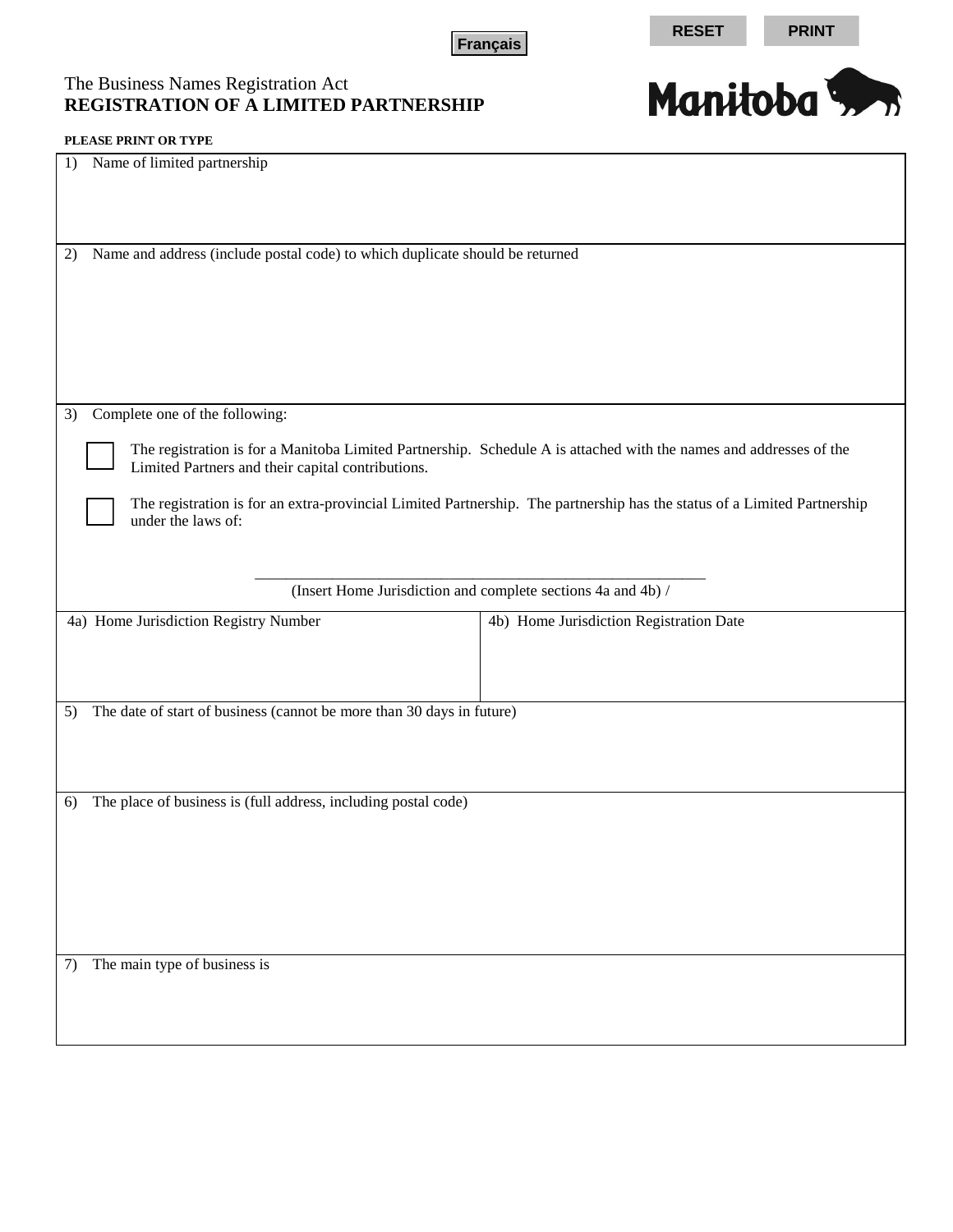| Yes<br>No<br>(b) If the answer to (a) is "yes", please set out the Business Number.<br><b>Declaration:</b><br>The business name being registered is not that of another known firm, company, corporation, or unincorporated association or a<br>name liable to be confounded or confused with the other name, or otherwise objectionable on public grounds.<br>No other firm, person or corporation is associated in partnership with the registrant(s).<br>The general partner makes this application and has signed on behalf of all limited partners.<br>Resistrant(s)<br>9)<br>Full name of general partner(s)<br>Address<br>Signature and office held |
|------------------------------------------------------------------------------------------------------------------------------------------------------------------------------------------------------------------------------------------------------------------------------------------------------------------------------------------------------------------------------------------------------------------------------------------------------------------------------------------------------------------------------------------------------------------------------------------------------------------------------------------------------------|
|                                                                                                                                                                                                                                                                                                                                                                                                                                                                                                                                                                                                                                                            |
|                                                                                                                                                                                                                                                                                                                                                                                                                                                                                                                                                                                                                                                            |
|                                                                                                                                                                                                                                                                                                                                                                                                                                                                                                                                                                                                                                                            |
|                                                                                                                                                                                                                                                                                                                                                                                                                                                                                                                                                                                                                                                            |
|                                                                                                                                                                                                                                                                                                                                                                                                                                                                                                                                                                                                                                                            |
|                                                                                                                                                                                                                                                                                                                                                                                                                                                                                                                                                                                                                                                            |
|                                                                                                                                                                                                                                                                                                                                                                                                                                                                                                                                                                                                                                                            |
|                                                                                                                                                                                                                                                                                                                                                                                                                                                                                                                                                                                                                                                            |
|                                                                                                                                                                                                                                                                                                                                                                                                                                                                                                                                                                                                                                                            |
|                                                                                                                                                                                                                                                                                                                                                                                                                                                                                                                                                                                                                                                            |
|                                                                                                                                                                                                                                                                                                                                                                                                                                                                                                                                                                                                                                                            |
|                                                                                                                                                                                                                                                                                                                                                                                                                                                                                                                                                                                                                                                            |
|                                                                                                                                                                                                                                                                                                                                                                                                                                                                                                                                                                                                                                                            |
|                                                                                                                                                                                                                                                                                                                                                                                                                                                                                                                                                                                                                                                            |
|                                                                                                                                                                                                                                                                                                                                                                                                                                                                                                                                                                                                                                                            |
|                                                                                                                                                                                                                                                                                                                                                                                                                                                                                                                                                                                                                                                            |
|                                                                                                                                                                                                                                                                                                                                                                                                                                                                                                                                                                                                                                                            |
|                                                                                                                                                                                                                                                                                                                                                                                                                                                                                                                                                                                                                                                            |
|                                                                                                                                                                                                                                                                                                                                                                                                                                                                                                                                                                                                                                                            |
|                                                                                                                                                                                                                                                                                                                                                                                                                                                                                                                                                                                                                                                            |
|                                                                                                                                                                                                                                                                                                                                                                                                                                                                                                                                                                                                                                                            |